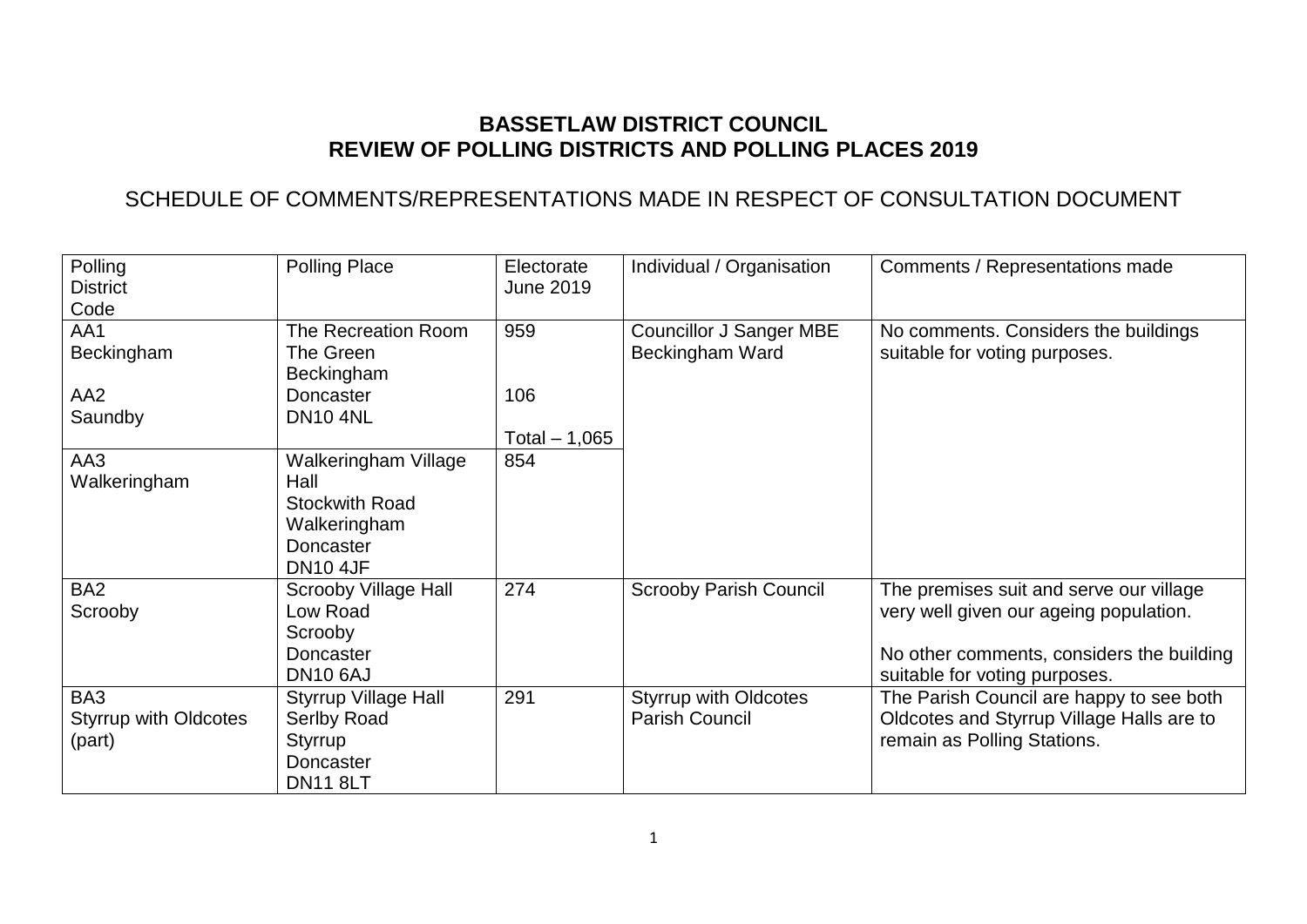| Polling<br><b>District</b>                            | <b>Polling Place</b>                                                                                                                   | Electorate<br><b>June 2019</b> | Individual / Organisation                | Comments / Representations made                                                                                        |
|-------------------------------------------------------|----------------------------------------------------------------------------------------------------------------------------------------|--------------------------------|------------------------------------------|------------------------------------------------------------------------------------------------------------------------|
| Code<br>BA4<br><b>Styrrup with Oldcotes</b><br>(part) | <b>Oldcotes Village Hall</b><br><b>Maltby Road</b><br>Oldcotes<br>Worksop<br><b>S81 8JN</b>                                            | 286                            |                                          |                                                                                                                        |
| CA <sub>1</sub><br>Carlton-in-Lindrick                | <b>Carlton in Lindrick</b><br><b>Civic Centre</b><br>Long Lane                                                                         | 2,081                          | <b>Councillor R Carrington-</b><br>Wilde | They worked well in May. Three of them<br>are well established. The Youth Centre<br>worked well in its first election. |
| CA <sub>5</sub><br>Wallingwells                       | Carlton-in-Lindrick<br>Worksop<br><b>S81 9AR</b>                                                                                       | 26<br>Total $-2,107$           | <b>Carlton Ward</b>                      | Happy with the facilities and he polling<br>stations and considers the buildings                                       |
| CA <sub>2</sub><br>Carlton-in-Lindrick                | <b>Cleveland Close</b><br><b>Community Centre</b><br><b>Cleveland Close</b><br><b>Carlton in Lindrick</b><br>Worksop<br><b>S81 9BG</b> | 719                            |                                          | suitable for voting purposes.                                                                                          |
| CA <sub>3</sub><br>Carlton-in-Lindrick                | Methodist Church and<br>Centre<br><b>High Road</b><br>Carlton-in-Lindrick<br>Worksop<br>S81 9EF                                        | 965                            |                                          |                                                                                                                        |
| CA4<br>Carlton-in-Lindrick                            | <b>Carlton Youth Centre</b><br>Lawn Road<br>Costhorpe<br>Worksop<br><b>S81 9RJ</b>                                                     | 677                            |                                          |                                                                                                                        |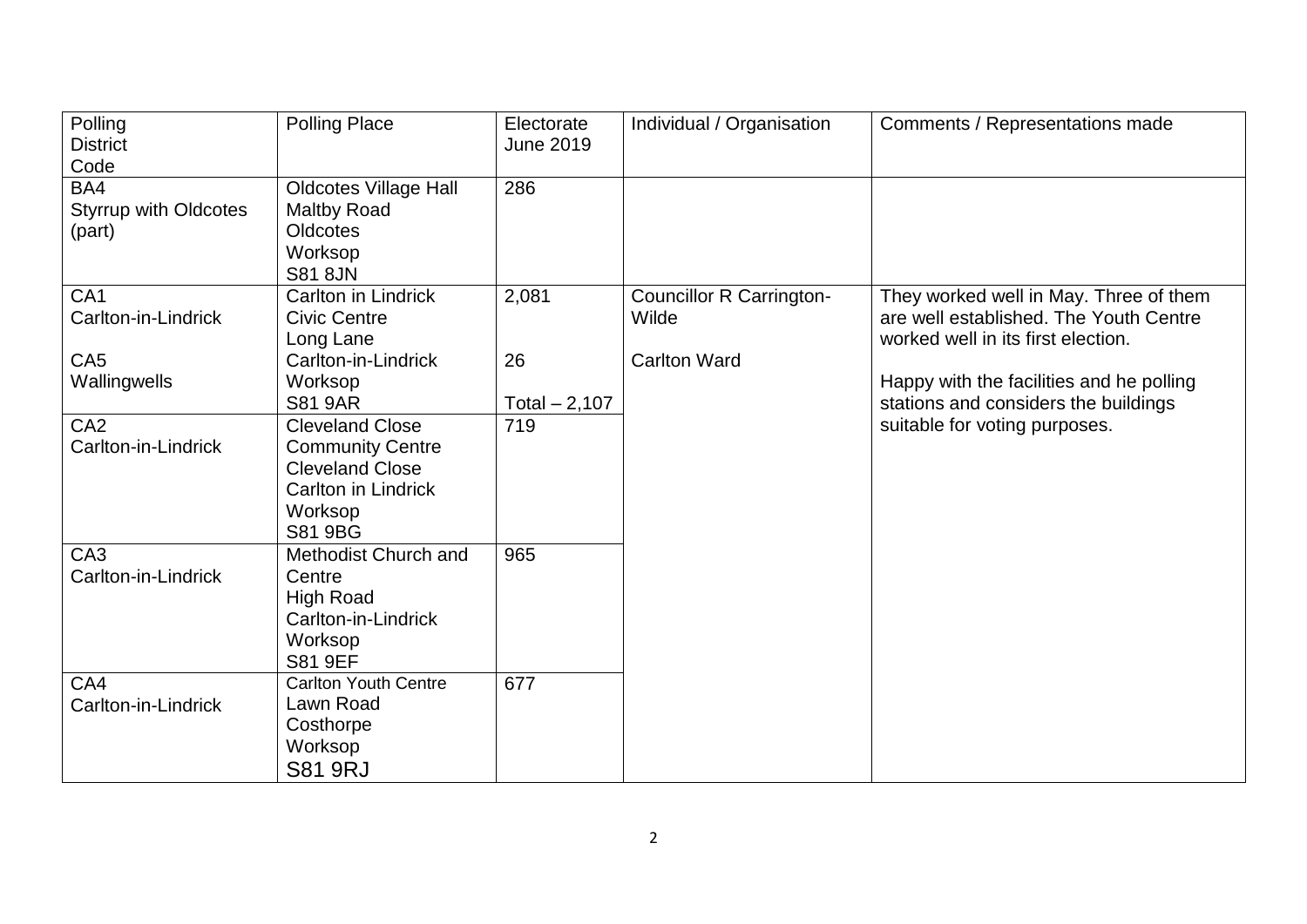| Polling<br><b>District</b>                   | <b>Polling Place</b>                                                                           | Electorate<br><b>June 2019</b> | Individual / Organisation                       | Comments / Representations made                                                                                                                                |
|----------------------------------------------|------------------------------------------------------------------------------------------------|--------------------------------|-------------------------------------------------|----------------------------------------------------------------------------------------------------------------------------------------------------------------|
| Code                                         |                                                                                                |                                |                                                 |                                                                                                                                                                |
| DA <sub>1</sub><br>Clarborough               | Clarborough Village<br>Hall<br><b>Main Street</b><br>Clarborough<br>Retford<br><b>DN22 9LN</b> | 880                            | Clarborough and Welham<br><b>Parish Council</b> | No comments. Happy with the facilities and<br>he polling stations and considers the<br>buildings suitable for voting purposes.                                 |
| DA <sub>2</sub><br>Clayworth                 | <b>Clayworth Memorial</b><br>Hall<br><b>Town Street</b>                                        | 271                            | <b>Clayworth Parish Council</b>                 | The facilities are the best option that is<br>available.                                                                                                       |
| DA4                                          | Clayworth                                                                                      | 76                             |                                                 |                                                                                                                                                                |
| Wiseton                                      | Retford                                                                                        |                                |                                                 |                                                                                                                                                                |
|                                              | <b>DN22 9AD</b>                                                                                | Total $-347$                   |                                                 |                                                                                                                                                                |
| FA <sub>3</sub><br><b>East Retford East</b>  | Carr Hill Primary<br>School<br><b>Tiln Lane</b>                                                | 802                            | John Mann MP                                    | Considering the two fatalities of children<br>outside the school, the additional traffic<br>using this school should be a                                      |
| GA <sub>1</sub><br><b>East Retford North</b> | Retford<br><b>DN22 6SW</b>                                                                     | 358                            |                                                 | consideration.                                                                                                                                                 |
|                                              |                                                                                                | Total $-1,160$                 |                                                 | On traffic safety and child welfare grounds<br>this polling station should be closed and<br>FA3 and GA1 relocated to St Saviours<br>church hall.               |
|                                              |                                                                                                |                                |                                                 | There is minimal inconvenience to voters<br>in this proposal and the furthest distance<br>for voters to get to the polling station will in<br>fact be reduced. |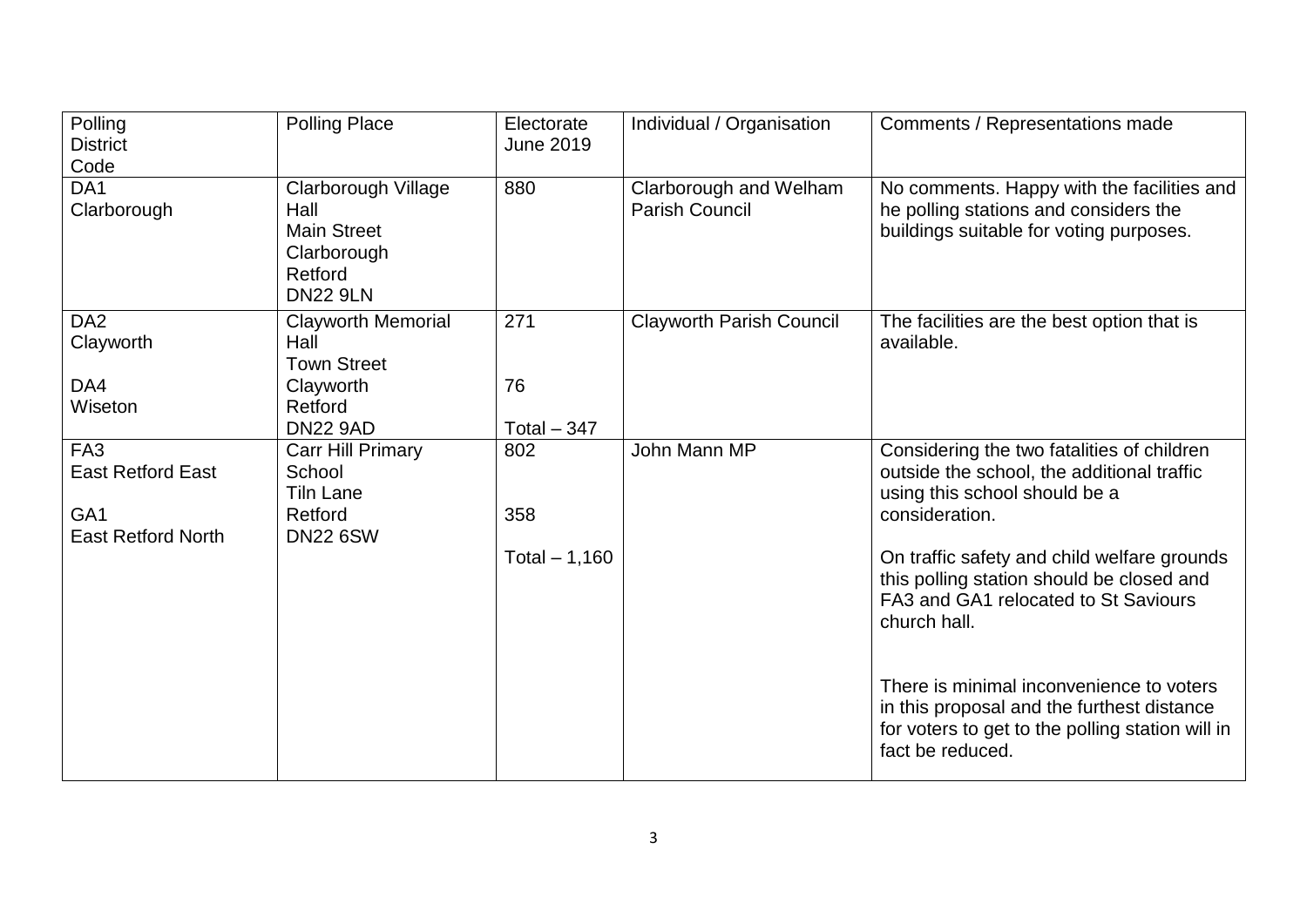| Polling                  | <b>Polling Place</b>          | Electorate       | Individual / Organisation      | Comments / Representations made              |
|--------------------------|-------------------------------|------------------|--------------------------------|----------------------------------------------|
| <b>District</b>          |                               | <b>June 2019</b> |                                |                                              |
| Code                     |                               |                  |                                |                                              |
| FA4                      | <b>Retford Little Theatre</b> | 761              | <b>Bassetlaw Action Centre</b> | <b>Could Bassetlaw Action Centre be</b>      |
| <b>East Retford East</b> | <b>Wharf Road</b>             |                  |                                | considered? It has been used previously      |
|                          | Retford                       |                  |                                | for polling.                                 |
| IA4                      | <b>DN22 6EN</b>               | 672              |                                |                                              |
| <b>East Retford West</b> |                               |                  |                                |                                              |
|                          |                               | Total $- 1,433$  |                                |                                              |
| FA <sub>5</sub>          | <b>Bracken Lane Primary</b>   | 1,086            | <b>Bracken Lane Primary</b>    | As a primary school it causes us and our     |
| <b>East Retford East</b> | School                        |                  | Academy                        | parents and children much disruption being   |
|                          | <b>Bracken Lane</b>           |                  |                                | a polling station.                           |
|                          | Retford                       |                  |                                |                                              |
|                          | <b>DN227EU</b>                |                  |                                | Does not consider the buildings suitable for |
|                          |                               |                  |                                | voting purposes.                             |
|                          |                               |                  |                                |                                              |
|                          |                               |                  |                                | Too much disruption to children's learning.  |
|                          |                               |                  |                                | Parents and children inconvenienced.         |
|                          |                               |                  |                                | This school has to close and the Elms        |
|                          |                               |                  |                                | Hotel provides a suitable alternative. This  |
|                          |                               |                  |                                | should be the priority if the Elms Hotel is  |
|                          |                               |                  |                                | deemed unsuitable for two polling districts. |
|                          |                               |                  |                                | The approach of the council should be to     |
|                          |                               |                  |                                | reduce costs where possible as this also     |
|                          |                               |                  |                                | ensures higher quality control over polling  |
|                          |                               |                  |                                | stations by closing a few of the smallest,   |
|                          |                               |                  |                                | where a suitable alternative is available.   |
|                          |                               |                  |                                |                                              |
|                          |                               |                  |                                |                                              |
|                          |                               |                  |                                |                                              |
|                          |                               |                  |                                |                                              |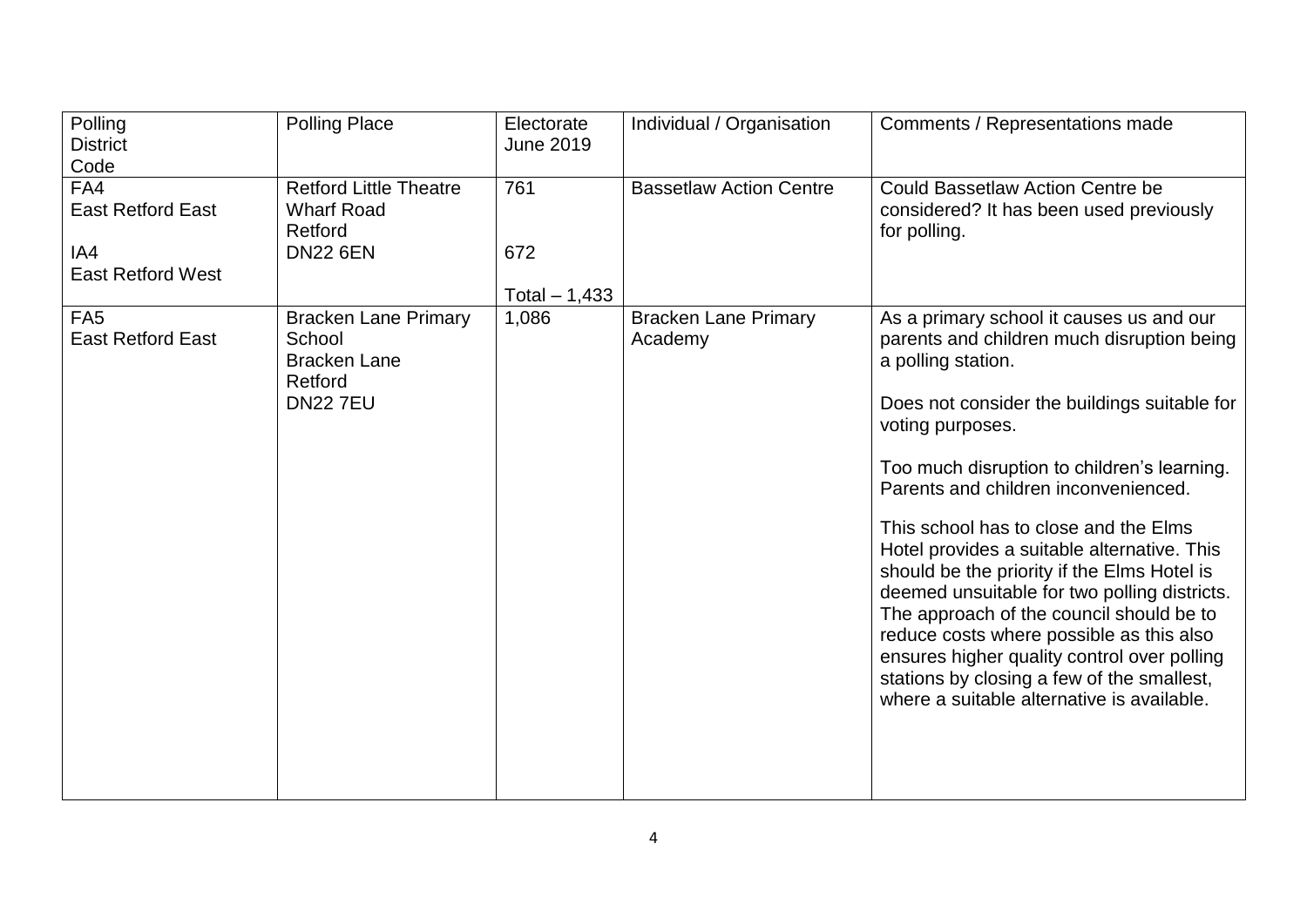| Polling<br><b>District</b><br>Code           | <b>Polling Place</b>                                                                      | Electorate<br>June 2019 | Individual / Organisation                                         | Comments / Representations made                                                                                                                                                                                                                                                                                                                                                                                                                                                                                                                                                                                                                                               |
|----------------------------------------------|-------------------------------------------------------------------------------------------|-------------------------|-------------------------------------------------------------------|-------------------------------------------------------------------------------------------------------------------------------------------------------------------------------------------------------------------------------------------------------------------------------------------------------------------------------------------------------------------------------------------------------------------------------------------------------------------------------------------------------------------------------------------------------------------------------------------------------------------------------------------------------------------------------|
|                                              |                                                                                           |                         | John Mann MP                                                      | A higher priority must be to attempt to<br>eliminate school use where a school has to<br>close and/or where there are highways<br>safety concerns.<br>It is possible to close Carr Hill and Bracken<br>Lane accordingly and it may be possible to<br>close Thrumpton as polling stations with<br>little real impact on voters.                                                                                                                                                                                                                                                                                                                                                |
| HA <sub>1</sub><br><b>East Retford South</b> | <b>Westhill Community</b><br>Centre<br>Cheyne Wak<br>Ordsall<br>Retford<br><b>DN227GA</b> | 1,172                   | <b>Councillor Carolyn Troop</b><br><b>East Retford South Ward</b> | Do you have any comments on the<br>Consultation Document? - Appendix, page<br>7, HA2 East Retford South 3 Welbeck<br>Road, Ordsall. Shop being used as a<br>barber shop.<br>Do you have any comments on the<br>facilities at the polling stations in the area<br>you represent? - Only 3 Welbeck Road<br>Ordsall - change of use occurring.<br>Do you consider the buildings suitable for<br>voting purposes? - Yes except 3 Welbeck<br>Road<br>Do you think there is a more suitable<br>building within the same polling district? -<br><b>Ordsall Bridon Cricket Club Pavilion could</b><br>be considered to replace 3 Welbeck Road.<br>Pavilion located on Edgbaston Drive |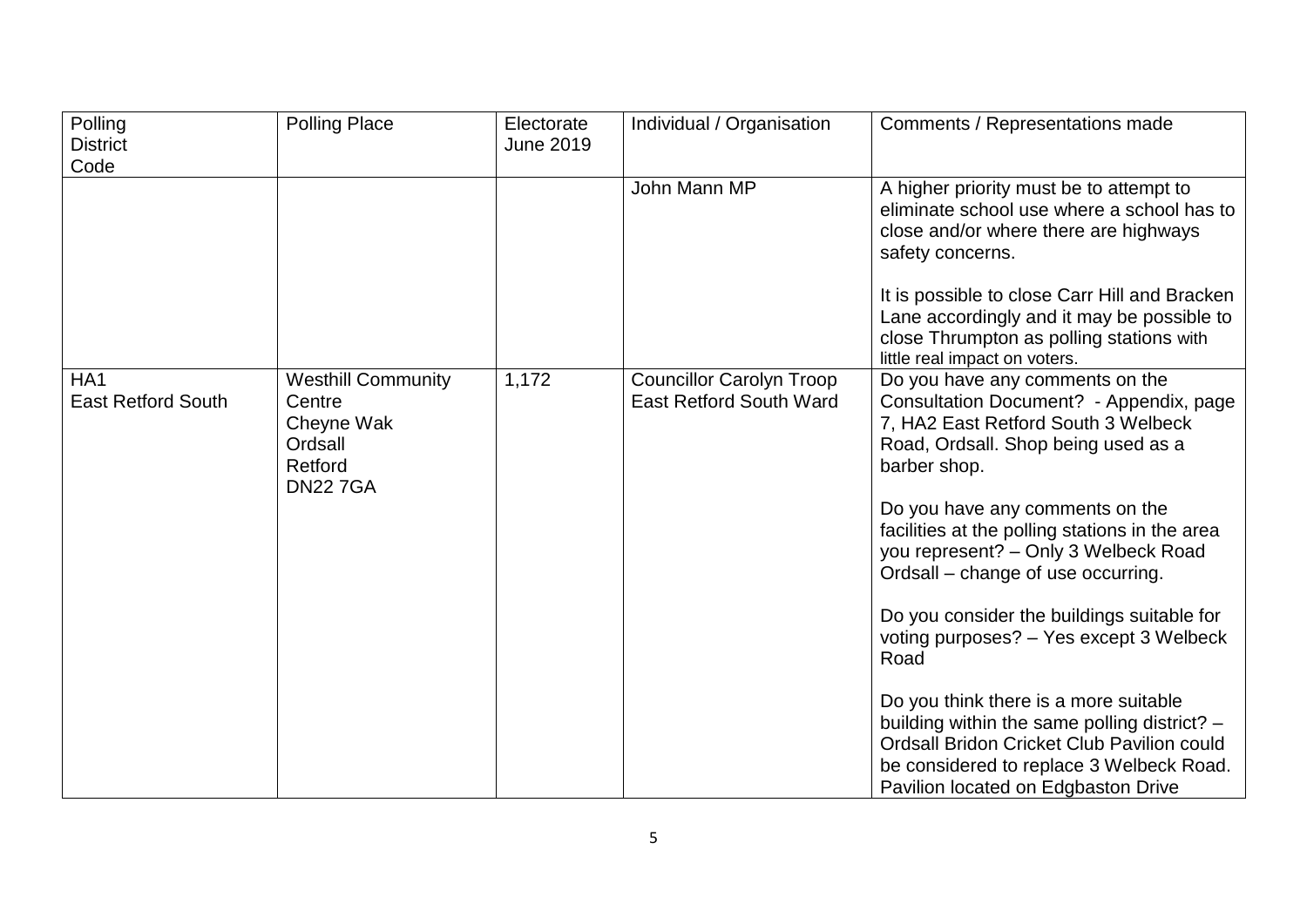| Polling                  | <b>Polling Place</b>     | Electorate       | Individual / Organisation   | Comments / Representations made               |
|--------------------------|--------------------------|------------------|-----------------------------|-----------------------------------------------|
| <b>District</b>          |                          | <b>June 2019</b> |                             |                                               |
| Code                     |                          |                  |                             |                                               |
|                          |                          |                  |                             | owned by the cricket club on BDC Land.        |
|                          |                          |                  |                             | Car park available. Access for people with    |
|                          |                          |                  |                             | disabilities via a permanent ramp to the      |
|                          |                          |                  |                             | pavilion.                                     |
| IA <sub>1</sub>          | The Butter Market        | 223              | John Mann MP                | 223 voters from IA1 use this polling station. |
| <b>East Retford West</b> | Retford Town Hall        |                  |                             | It has no inconvenience to co-locate it with  |
|                          | Retford                  |                  |                             | FA1 at Albert Hall, saving the council        |
|                          | <b>DN22 6DB</b>          |                  |                             | money in terms of staffing costs.             |
| IA <sub>3</sub>          | <b>Thrumpton Primary</b> | 814              | <b>Thrumpton Primary</b>    | Suggestions for alternative locations rather  |
| <b>East Retford West</b> | School                   |                  | Academy                     | than the school:                              |
|                          | Off Whinneymoor Lane     |                  |                             |                                               |
|                          | Retford                  |                  |                             | The Sun Inn, Thrumpton Lane                   |
|                          | <b>DN22 7AF</b>          |                  |                             | The Elms Hotel, London Road                   |
|                          |                          |                  |                             | This school has to close and the Elms         |
|                          |                          |                  | John Mann MP                | Hotel provides a suitable alternative         |
| JA2                      | Gringley-on-the-Hill     | 677              | <b>Councillor M Watson</b>  | The Community Centre has its own car          |
| Gringley-on-the-Hill     | <b>Community Centre</b>  |                  | <b>Everton Ward</b>         | park. Considers the buildings suitable for    |
|                          | <b>High Street</b>       |                  |                             | voting purposes.                              |
|                          | Gringley-on-the-Hill     |                  |                             |                                               |
|                          | Doncaster                |                  | Gringley-on-the-Hill Parish | I wish to point out that in the Review it     |
|                          | <b>DN10 4RT</b>          |                  | <b>Council Clerk</b>        | states that Gringley Community Centre         |
|                          |                          |                  |                             | only has on-street parking. This is incorrect |
|                          |                          |                  |                             | as there is a car park at the rear of the     |
|                          |                          |                  |                             | premises, accessed from Baker Avenue.         |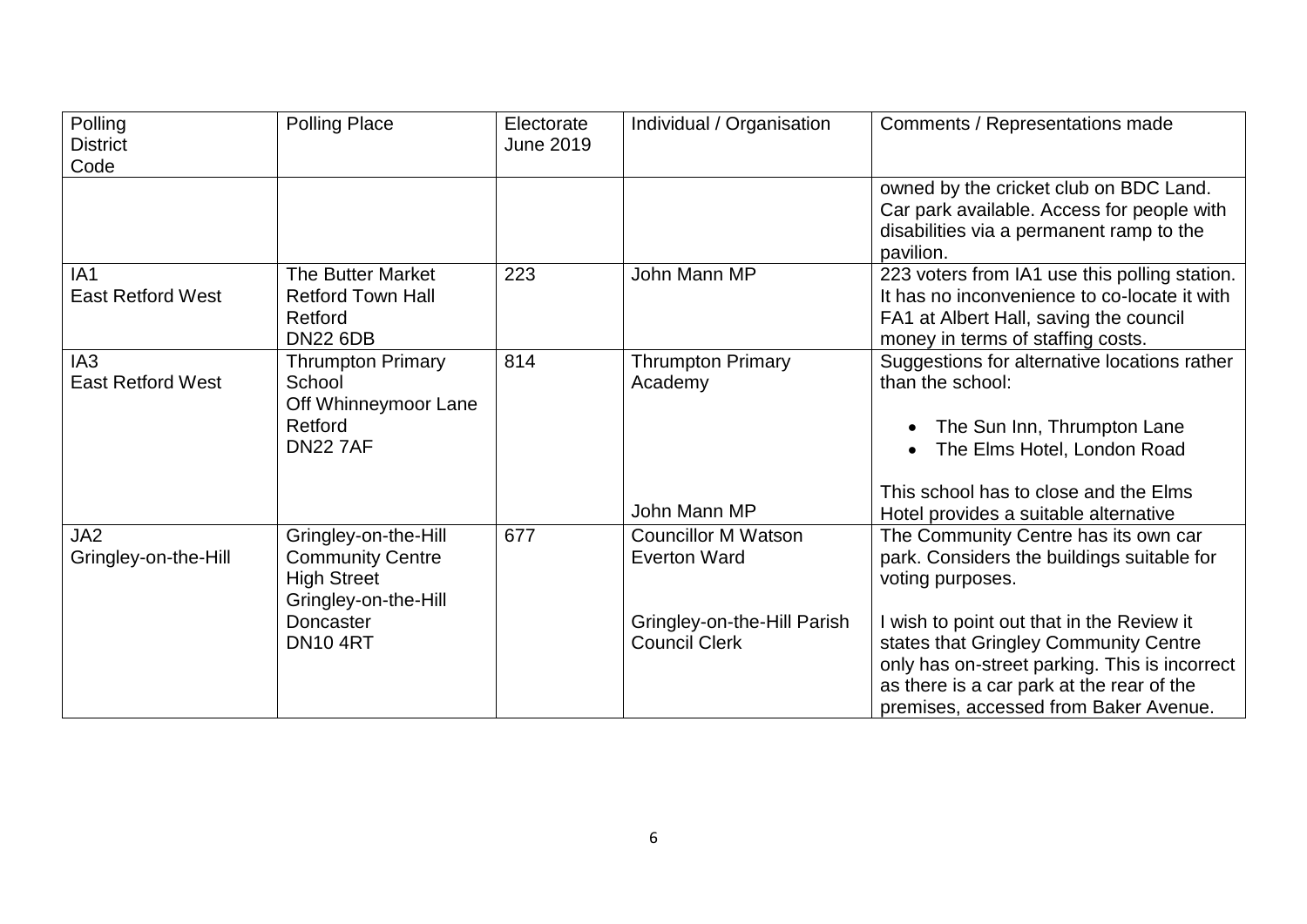| Polling<br><b>District</b>                                                                                                                                         | <b>Polling Place</b>                                                                                                                   | Electorate<br><b>June 2019</b>                 | Individual / Organisation                         | Comments / Representations made                                                                                                                      |
|--------------------------------------------------------------------------------------------------------------------------------------------------------------------|----------------------------------------------------------------------------------------------------------------------------------------|------------------------------------------------|---------------------------------------------------|------------------------------------------------------------------------------------------------------------------------------------------------------|
| Code                                                                                                                                                               |                                                                                                                                        |                                                |                                                   |                                                                                                                                                      |
| JA3<br>Misson                                                                                                                                                      | <b>Misson Community</b><br>Centre<br>Vicar Lane<br>Misson<br>Doncaster<br><b>DN10 6EG</b>                                              | 571                                            | <b>Misson Parish Council</b>                      | No comments. Considers the buildings<br>suitable for voting purposes.                                                                                |
| KA <sub>1</sub><br><b>Harworth &amp; Bircotes</b><br>KA <sub>2</sub><br><b>Harworth &amp; Bircotes</b><br>KA <sub>5</sub><br><b>Harworth &amp; Bircotes</b><br>KA3 | Devonshire Road<br><b>Community Centre</b><br>2 Devonshire Road<br><b>Harworth</b><br>Doncaster<br><b>DN11 8JF</b><br>Harworth Village | 1,336<br>1,308<br>377<br>Total $-3,021$<br>915 | <b>Councillor J Evans</b><br><b>Harworth Ward</b> | I agree with the comments relating to<br>Harworth and Bircotes; I believe that they<br>are relevant and meet the needs of the<br>current population. |
| <b>Harworth &amp; Bircotes</b><br>KA4                                                                                                                              | Institute<br><b>Main Street</b><br>Harworth<br>Doncaster<br><b>DN11 8LB</b><br><b>Harworth &amp; Bircotes</b>                          | 608                                            |                                                   |                                                                                                                                                      |
| <b>Harworth &amp; Bircotes</b>                                                                                                                                     | <b>Town Hall</b><br><b>The Information Centre</b><br><b>Scrooby Road</b><br><b>Bircotes</b><br>Doncaster<br><b>DN11 8JP</b>            |                                                |                                                   |                                                                                                                                                      |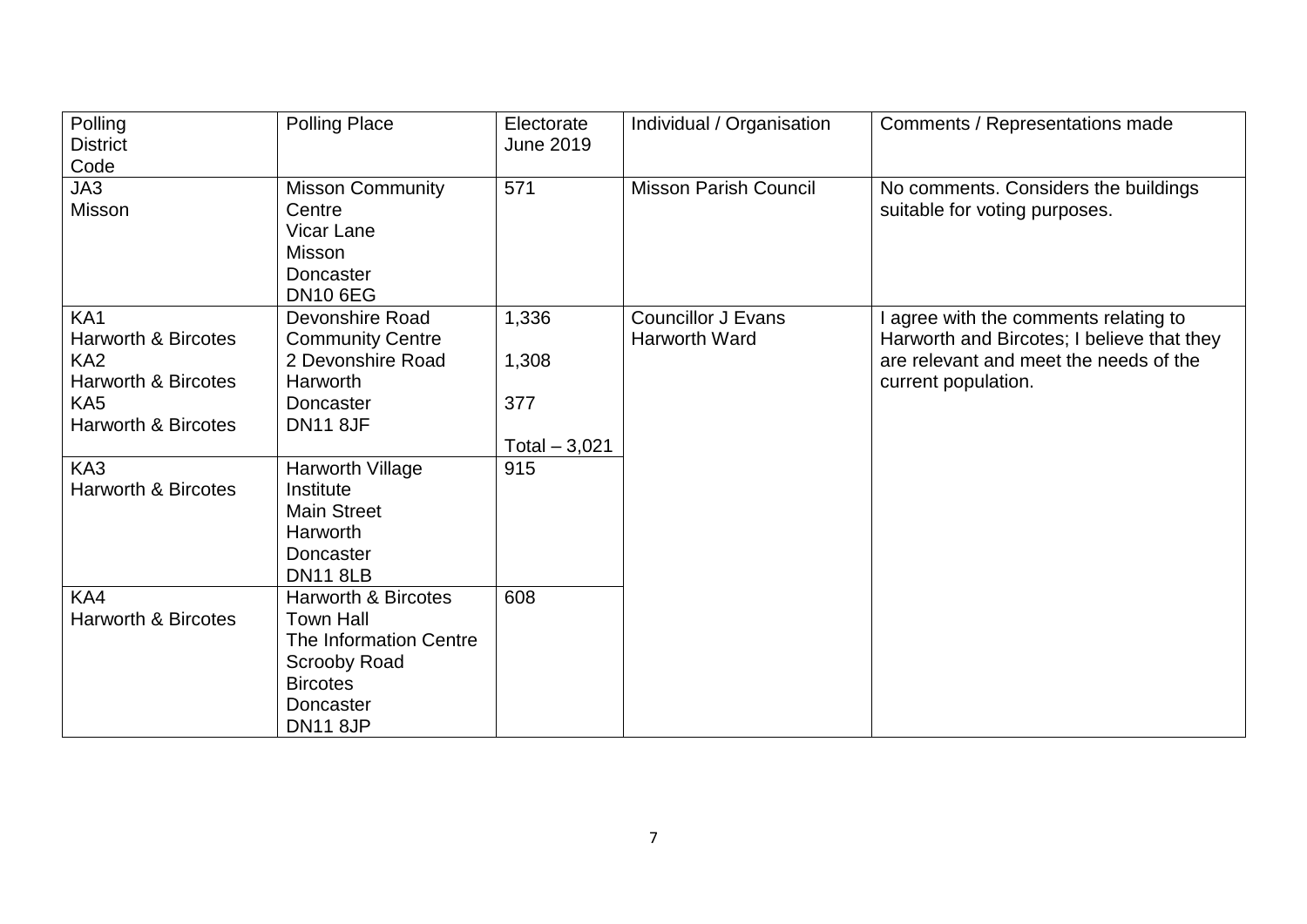| Polling<br><b>District</b>     | <b>Polling Place</b>         | Electorate<br><b>June 2019</b> | Individual / Organisation          | Comments / Representations made                |
|--------------------------------|------------------------------|--------------------------------|------------------------------------|------------------------------------------------|
| Code                           |                              |                                |                                    |                                                |
| KA <sub>6</sub>                | <b>Harworth Methodist</b>    | 1,085                          |                                    |                                                |
| <b>Harworth &amp; Bircotes</b> | <b>Church Hall</b>           |                                |                                    |                                                |
|                                | 6 Waterslack Road            |                                |                                    |                                                |
|                                | <b>Bircotes</b>              |                                |                                    |                                                |
|                                | Doncaster                    |                                |                                    |                                                |
|                                | <b>DN11 8DW</b>              |                                |                                    |                                                |
| KA7                            | <b>Community Room</b>        | 563                            |                                    |                                                |
| <b>Harworth &amp; Bircotes</b> | <b>Westmorland House</b>     |                                |                                    |                                                |
|                                | <b>Cumberland Close</b>      |                                |                                    |                                                |
|                                | <b>Milne Road</b>            |                                |                                    |                                                |
|                                | <b>Bircotes</b>              |                                |                                    |                                                |
|                                | Doncaster                    |                                |                                    |                                                |
|                                | <b>DN11 8BY</b>              |                                |                                    |                                                |
| MA <sub>2</sub>                | <b>Gertrude Morris Hall</b>  | 265                            | <b>West Stockwith Parish</b>       | No comments to make. Considers the             |
| <b>West Stockwith</b>          | <b>Main Street</b>           |                                | Council                            | facilities satisfactory and the building       |
|                                | <b>West Stockwith</b>        |                                |                                    | suitable for voting purposes.                  |
|                                | Doncaster                    |                                |                                    |                                                |
|                                | <b>DN10 4HA</b>              |                                |                                    |                                                |
| NA <sub>1</sub>                | <b>Treswell Village Hall</b> | 74                             | <b>Treswell with Cottam Parish</b> | No comments. Considers the buildings           |
| Cottam                         | <b>Main Street</b>           |                                | Council                            | suitable for voting purposes.                  |
|                                | <b>Treswell</b>              |                                |                                    |                                                |
| NA8                            | Retford                      | 193                            |                                    |                                                |
| <b>Treswell</b>                | <b>DN22 0EG</b>              |                                |                                    |                                                |
|                                |                              | <b>Total - 267</b>             |                                    |                                                |
| NA4                            | <b>Rampton Village Hall</b>  | 497                            | Local resident                     | Rampton Village Hall is clean and has very     |
| Rampton                        | <b>Manor Grounds</b>         |                                |                                    | good facilities. It is ideal for local people. |
|                                | Rampton                      |                                |                                    |                                                |
| NA7                            | Retford                      | 37                             |                                    | Woodbeck Community Centre is ok but a          |
| Stokeham                       | <b>DN22 0JU</b>              |                                |                                    | bit tired looking.                             |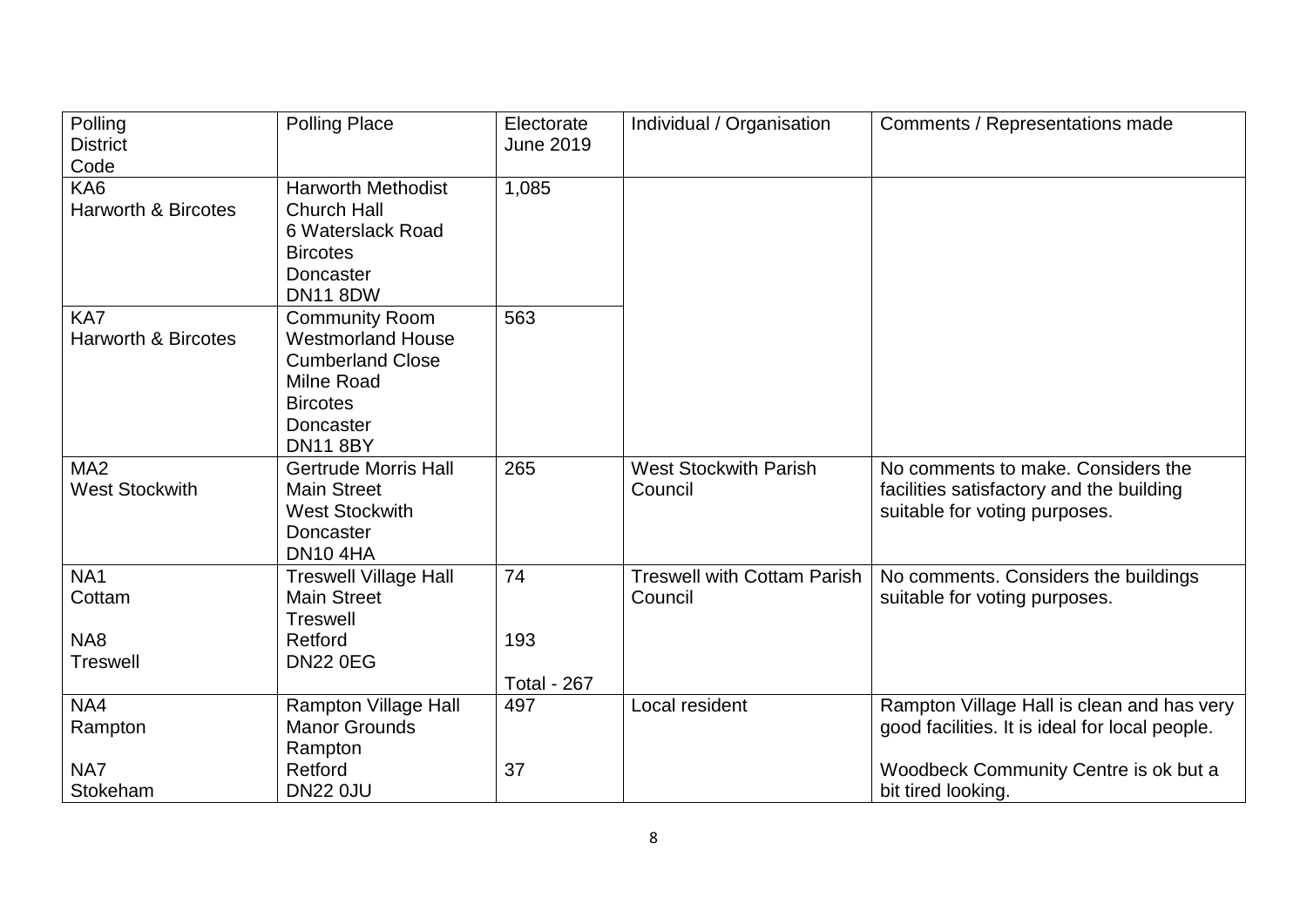| Polling<br><b>District</b><br>Code | <b>Polling Place</b>                                                                                             | Electorate<br><b>June 2019</b> | Individual / Organisation        | Comments / Representations made                                                                                                                                                                                                                                                                                                                                                                                                                                                                                                                             |
|------------------------------------|------------------------------------------------------------------------------------------------------------------|--------------------------------|----------------------------------|-------------------------------------------------------------------------------------------------------------------------------------------------------------------------------------------------------------------------------------------------------------------------------------------------------------------------------------------------------------------------------------------------------------------------------------------------------------------------------------------------------------------------------------------------------------|
|                                    |                                                                                                                  | <b>Total - 534</b>             |                                  |                                                                                                                                                                                                                                                                                                                                                                                                                                                                                                                                                             |
| NA <sub>5</sub><br>Woodbeck        | <b>Woodbeck Community</b><br>Centre<br>Woodbeck<br>Retford<br><b>DN22 0JS</b>                                    | 203                            |                                  | Do you consider the buildings suitable for<br>voting purposes? - Rampton yes,<br>Woodbeck ??<br>If no, please say why and suggest wat you<br>would do to improve - Woodbeck<br>sometimes has no handwash or paper<br>towels in the loos, just a dirty old<br>communal hand towel. Access is ok if the<br>door with the ramp is open.<br><b>Woodbeck Community Centre has tack</b><br>'love shack' signs, wiches broom sticks<br>and 'beer 'o clock' wall clocks.<br>If the former children's nursery at Rampton<br>Hospital could be used this is much more |
|                                    |                                                                                                                  |                                |                                  | modern and better accessible building.                                                                                                                                                                                                                                                                                                                                                                                                                                                                                                                      |
| NA <sub>6</sub><br>South Leverton  | South Leverton<br><b>Memorial Institute</b><br><b>Town Street</b><br>South Leverton<br>Retford<br>Notts DN22 0BT | 417                            | South Leverton Parish<br>Council | No comments. Considers the buildings<br>suitable for voting purposes.                                                                                                                                                                                                                                                                                                                                                                                                                                                                                       |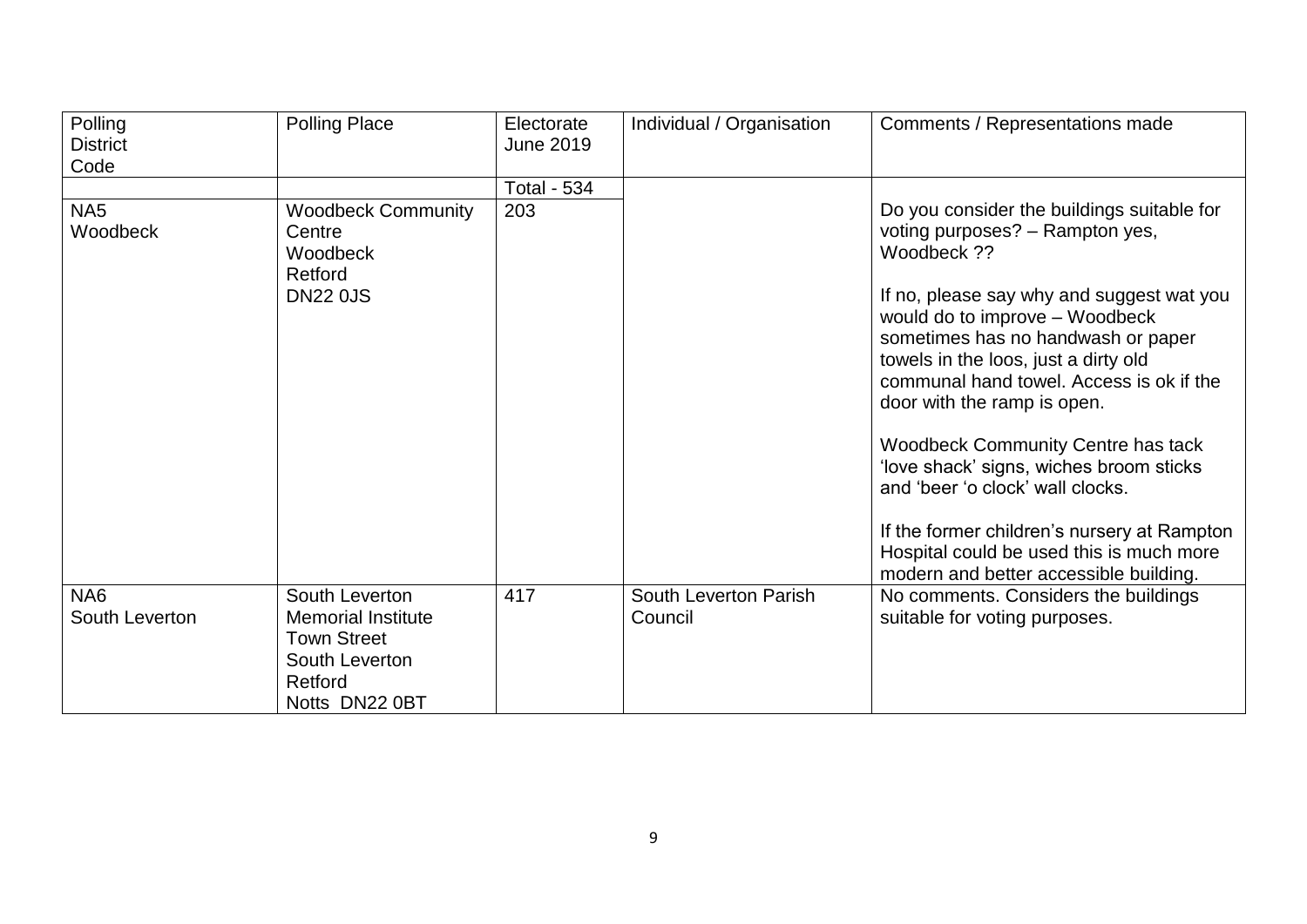| Polling<br><b>District</b><br>Code           | <b>Polling Place</b>                                                                                   | Electorate<br><b>June 2019</b> | Individual / Organisation                                      | Comments / Representations made                                                                                                                                                                                                                                                                               |
|----------------------------------------------|--------------------------------------------------------------------------------------------------------|--------------------------------|----------------------------------------------------------------|---------------------------------------------------------------------------------------------------------------------------------------------------------------------------------------------------------------------------------------------------------------------------------------------------------------|
| RA <sub>1</sub><br>Darlton                   | Dunham & District<br><b>Millenium Centre</b>                                                           | 96                             | Dunham on Trent with<br>Ragnall, Fledborough and               | Considers the buildings suitable for voting<br>purposes.                                                                                                                                                                                                                                                      |
| RA <sub>2</sub>                              | Low Street                                                                                             | 328                            | <b>Darlton Parish Council</b>                                  |                                                                                                                                                                                                                                                                                                               |
| Dunham-on-Trent                              | Dunham-on-Trent                                                                                        |                                |                                                                | If the issue with the postcode for the                                                                                                                                                                                                                                                                        |
| RA4                                          | <b>Newark</b>                                                                                          | 39                             |                                                                | building could be resolved, this would be of                                                                                                                                                                                                                                                                  |
| Fledborough                                  | <b>NG22 0UD</b>                                                                                        |                                |                                                                | benefit to all electors.                                                                                                                                                                                                                                                                                      |
| RA <sub>8</sub>                              |                                                                                                        | 69                             |                                                                |                                                                                                                                                                                                                                                                                                               |
| Ragnall                                      |                                                                                                        | <b>Total - 532</b>             |                                                                |                                                                                                                                                                                                                                                                                                               |
| RA <sub>3</sub><br>East Drayton              | <b>East Drayton Village</b><br>Hall<br><b>Top Street</b><br>East Drayton<br>Retford<br><b>DN22 0LG</b> | 208                            | <b>East Drayton Parish</b><br>Council                          | No comments on the consultation<br>document and considers the buildings<br>suitable for voting purposes.<br>Do you have any comments on the<br>facilities at the polling stations in the area<br>you represent? - In the previous review we<br>asked that "disabled access" be added.<br>Please add this now. |
| TA <sub>4</sub><br><b>Worksop East</b>       | Scofton Village Hall<br>Scofton<br>Worksop<br><b>S81 OUE</b>                                           | 57                             | John Mann MP                                                   | It is of minor inconvenience to relocate this<br>polling station to Ranby village hall for 57<br>voters again saving the council money.                                                                                                                                                                       |
| YA <sub>2</sub><br><b>Worksop South-East</b> | <b>MantonSports Retford</b><br>Road Worksop<br><b>S80 2PU</b>                                          | 1,476                          | <b>Councillor J Shephard</b><br><b>Worksop South East Ward</b> | The recent election resulted in many<br>people from Furnival Street (and that area)<br>being turned away from the polling station                                                                                                                                                                             |
| YA4<br><b>Worksop South-East</b>             |                                                                                                        | 580                            |                                                                | they used to have - St Pauls Church Hall<br>and Manton Community Centre - and                                                                                                                                                                                                                                 |
|                                              |                                                                                                        | Total $-2,056$                 |                                                                | instead directed to a new polling station,<br>Manton Sports Club, that was further away                                                                                                                                                                                                                       |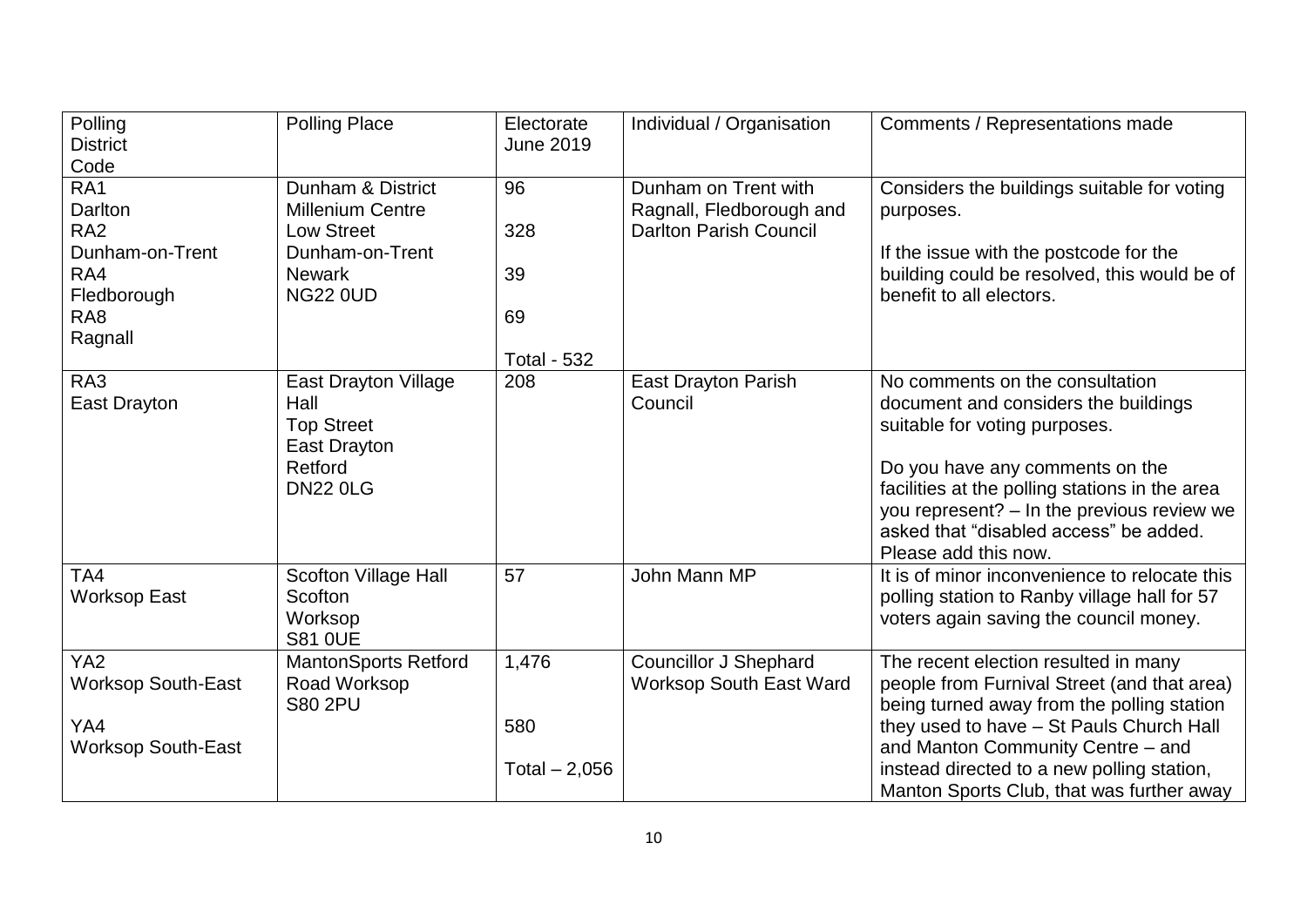| Polling                 | <b>Polling Place</b> | Electorate       | Individual / Organisation                                   | Comments / Representations made                                                                                                                                                                                                                                                       |
|-------------------------|----------------------|------------------|-------------------------------------------------------------|---------------------------------------------------------------------------------------------------------------------------------------------------------------------------------------------------------------------------------------------------------------------------------------|
| <b>District</b><br>Code |                      | <b>June 2019</b> |                                                             |                                                                                                                                                                                                                                                                                       |
|                         |                      |                  |                                                             | so many didn't bother to vote. Please                                                                                                                                                                                                                                                 |
|                         |                      |                  |                                                             | ensure that streets vote at the nearest<br>polling station and be wary of changes.                                                                                                                                                                                                    |
|                         |                      |                  | <b>Councillor J Potts</b><br><b>Worksop South East Ward</b> | There were issues at the last election -<br>some streets that were allocated to Manton<br>Sports Club were closer to St Pauls<br>Church, Centre Place or Centre for Sport<br>and Learning.                                                                                            |
|                         |                      |                  |                                                             | Look at:                                                                                                                                                                                                                                                                              |
|                         |                      |                  |                                                             | Moving Lincoln View, Clinton Street<br>and some of Lincoln Street to The<br>Centre Place.<br>Moving Radford Street, some of<br>Lincoln St and Yeoman Close to the<br>Centre for Sport and Learning.<br>Moving south Avenue to Kingston<br>$\bullet$<br><b>Close Community Centre.</b> |
|                         |                      |                  | John Mann MP                                                | This polling station should be retained, but<br>streets adjoining Shrewsbury Road<br>reallocated to the Centre for Sport and<br>Learning.                                                                                                                                             |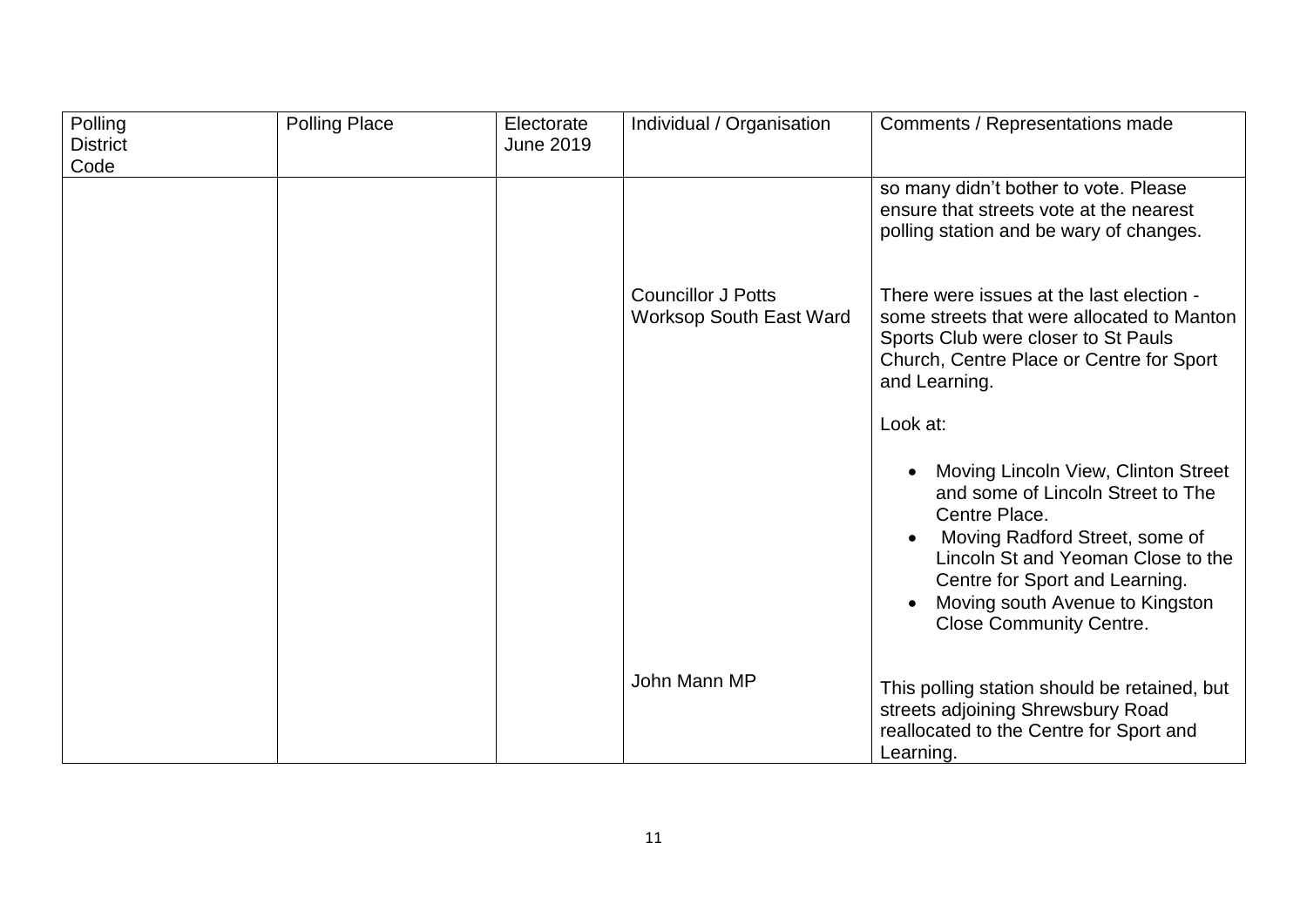| Polling<br><b>District</b><br>Code | <b>Polling Place</b>                                                                                                  | Electorate<br>June 2019 | Individual / Organisation | Comments / Representations made                                                                                                                         |
|------------------------------------|-----------------------------------------------------------------------------------------------------------------------|-------------------------|---------------------------|---------------------------------------------------------------------------------------------------------------------------------------------------------|
| YA7<br><b>Worksop South-East</b>   | Centre for Sport and<br>Learning - Manton<br><b>Community Way</b><br>Off Shrewsbury Road<br>Worksop<br><b>S80 2TX</b> | 547                     | John Mann MP              | Some voters have to walk past Manton<br>Parish Hall on their way to vote.<br>Voter allocation to polling stations needs<br>rationalising to avoid this. |
|                                    |                                                                                                                       |                         | Local resident            | Put voting back to St Pauls Church for<br>people who live nearby instead of having<br>to go elsewhere.                                                  |

### **General Comments**

### **Local resident:**

Can someone please explain to me the reasoning behind Rampton, an outlying village of Retford, being put under Newark & Sherwood Ward? Absolutely NOTHING comes from the ward, not even the Bloomin MP!?! ALL our services, shops, Drs, dentists, chemists etc are in Retford & when I contact my alleged MP's office, they don't even know we exist? Can we please come back under the umbrella of Bassetlaw?

## **Local resident:**

I note that you, Bassetlaw Council, are still listing schools as polling stations. The is not acceptable any longer. There is disruption to children's education. The closure of schools causes problems for working parents who have to find alternative child care or take time off work, lose wages and as a consequence causes problems for their employers.

I also noted that you have used a shipping container as a polling station in Tescos' car park at the Elections for the European Parliament. When I asked why you are still closing schools for the day when a Portokabin could be used as an alternative the response was:

"Temporary polling stations are not ideal from an access point of view, are open to vandalism and do not provide polling staff with great facilities."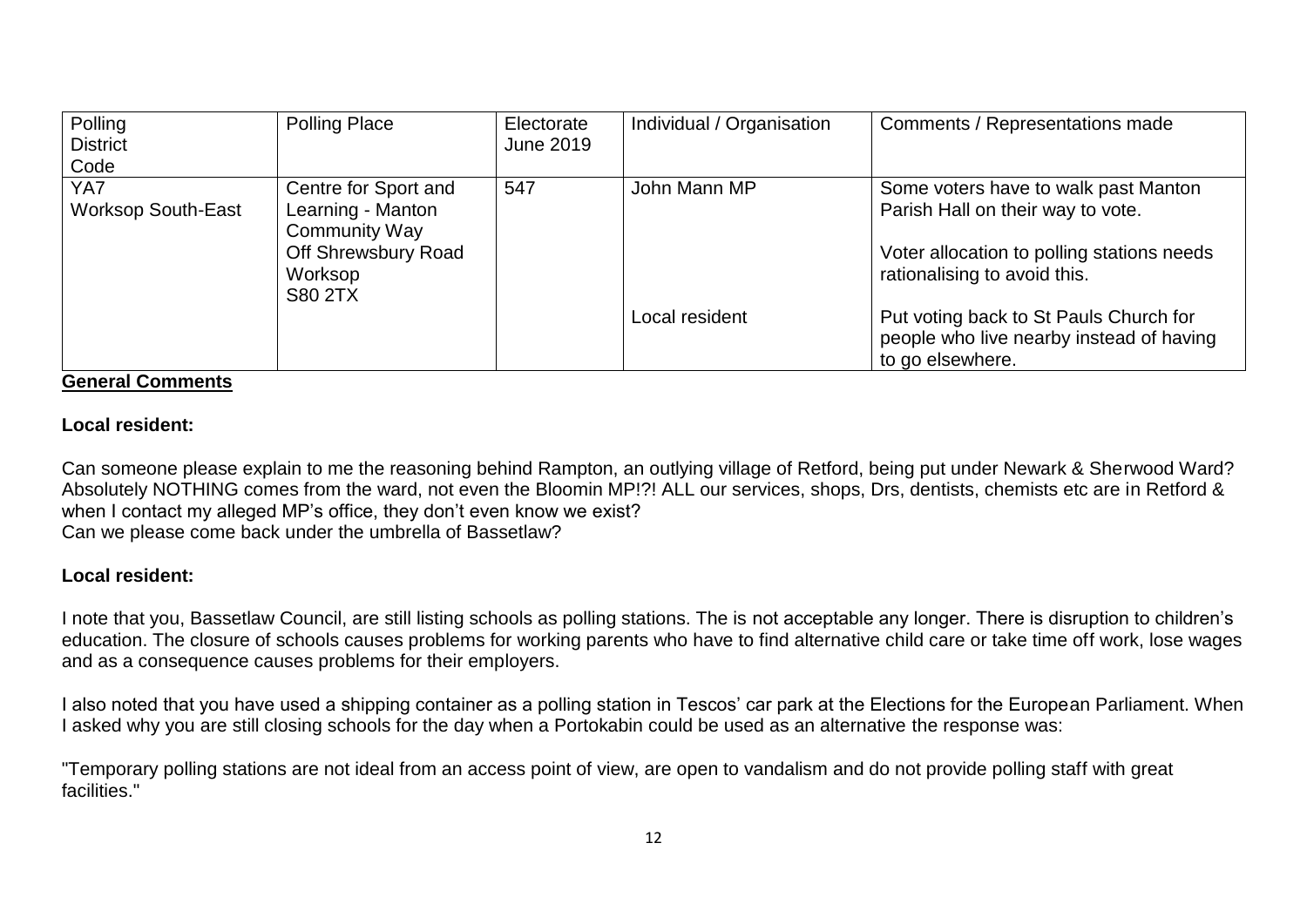I find this response laughable. A bit of thought could easily overcome these issues which are very minor compared to the disruption caused by closing schools. Do you know how many children attend these schools? Are you aware of the inconvenience to parents that you are causing?

I note that currently you list at least seven schools that are listed as potential polling stations. You should be making every effort to get this figure down to zero.

It is only by chance having raised a freedom of information request that I became aware that there is a compulsory review of polling stations which must be carried out within each local authority area within 16 months of 1st October 2018.

Can I ask, "What have you done to bring this review to the attention of the general public so that they can have their input?" A response would be appreciated. It is not a rhetorical question.

Lets have a bit of lateral thinking, blue sky thinking, or even out of the box thinking but do some thinking and come up with some alternatives to using schools. If you have to, resort to using portakabins or shipping containers, but don't muck teachers, parents and children around anymore.

I would also like to request a revised list of the Polling Stations following the review.

I have copied in John Mann my MP and hope he takes up this issue with the education ministers and I've also included the Daily Mail letters page as I feel this is an issue that needs the oxygen of publicity to focus the minds.

### **Local resident:**

In the last few years we seem to have had a steady stream of political decisions to make.

It has seemed to me and others that today's political polling system is unduly labour, time and resource intensive and therefore increasingly expensive. It is a system years out of date and fails to take advantage of new technology. It is well overdue for a complete overhaul and I hope you will pass on that view to authorities in Westminster.

My second point concerns the number of polling stations - far too many. We are now a much more mobile population, no more corner shops, no post office nearby and fewer banks. We have to move about for all our services or access them online. I am 73 but I can comfortably walk to